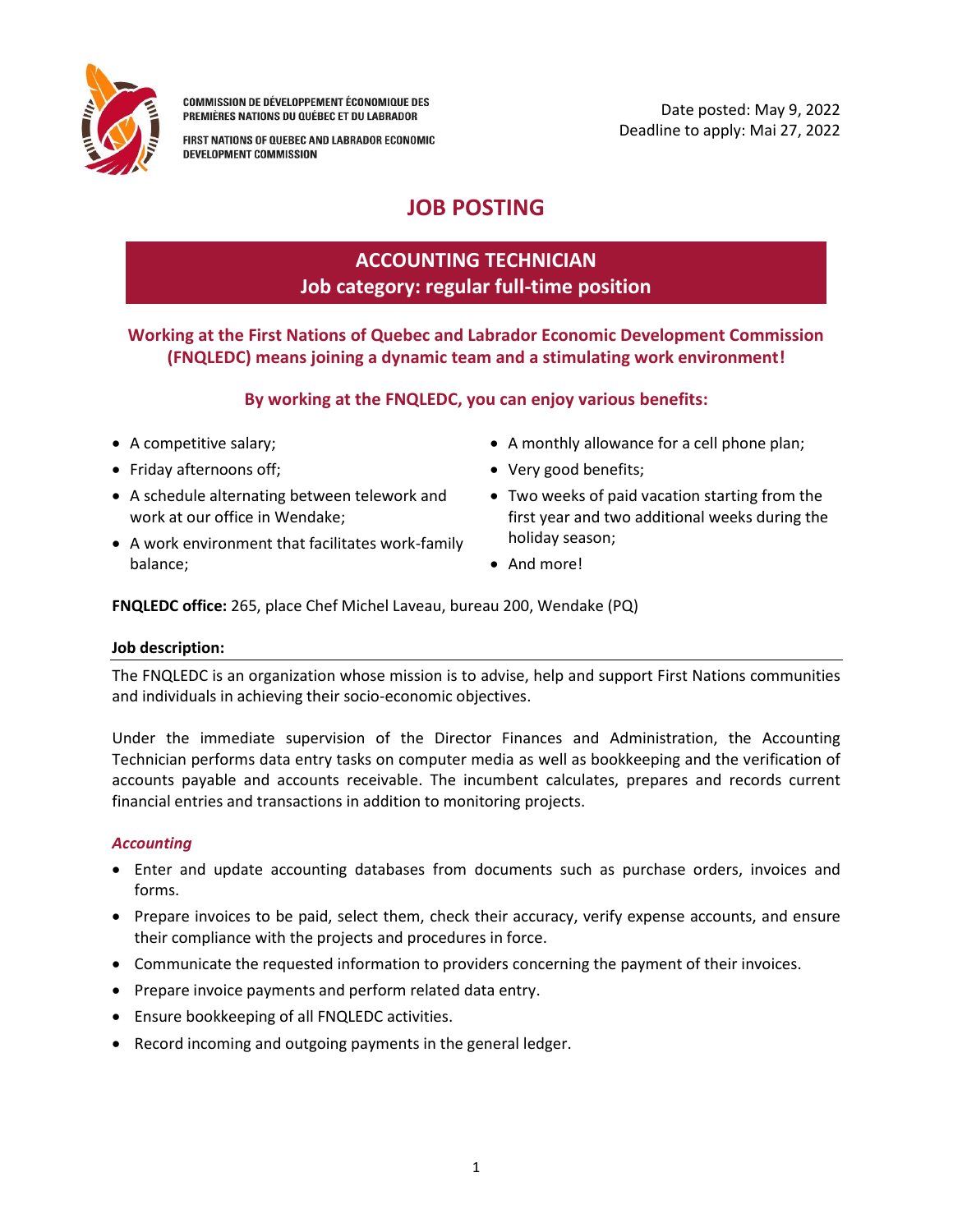- Codify and record invoices received in the appropriate accounts and projects and prepare invoice payments while ensuring related data entry.
- Prepare monthly bank reconciliations and working capital updates.

#### *Support for financial management and project management*

- Prepare the hours worked report to calculate the wages to be paid.
- Develop and maintain accounting procedures in accordance with standards and policies.
- Participate in the preparation of budgets and financial forecasts.
- Prepare reports to draft the financial statements.
- Prepare budget forecasts for each project.
- Enter the projected figures in the accounting software to prepare the financial reports for the respective projects.
- Manage sensitive information confidentially.

#### *Other activities and continuous improvement*

- Actively participate in team meetings: present a report of their work at these meetings and the list of upcoming projects.
- Keep abreast of FNQLEDC projects in order to focus on achieving objectives.
- Keep up to date in areas that are liable to improve the efficiency and quality of their work.
- Always ensure harmonious communications and relations with colleagues, members, communities and their staff.
- Provide their superior with any relevant suggestions aimed at improving their work.
- Perform any other task related to their position at the request of their immediate superior.

#### **Prerequisites:**

- Diploma of college studies in accounting and management or an attestation of college studies in accounting and management
- A minimum of two (2) years of experience in project accounting and bookkeeping
- Good knowledge of Avantage accounting software
- Good knowledge of Microsoft Office 365 and particularly of application software such as Excel, Teams, Word, etc.
- Good knowledge of English is considered an asset
- All applicants must accept and consent to the submitted reference check

#### **Desired qualities:**

- Great communication skills
- Analytical mind
- Attention to detail
- Initiative and autonomy
- Ability to work as part of a team
- Discretion, autonomy and confidentiality